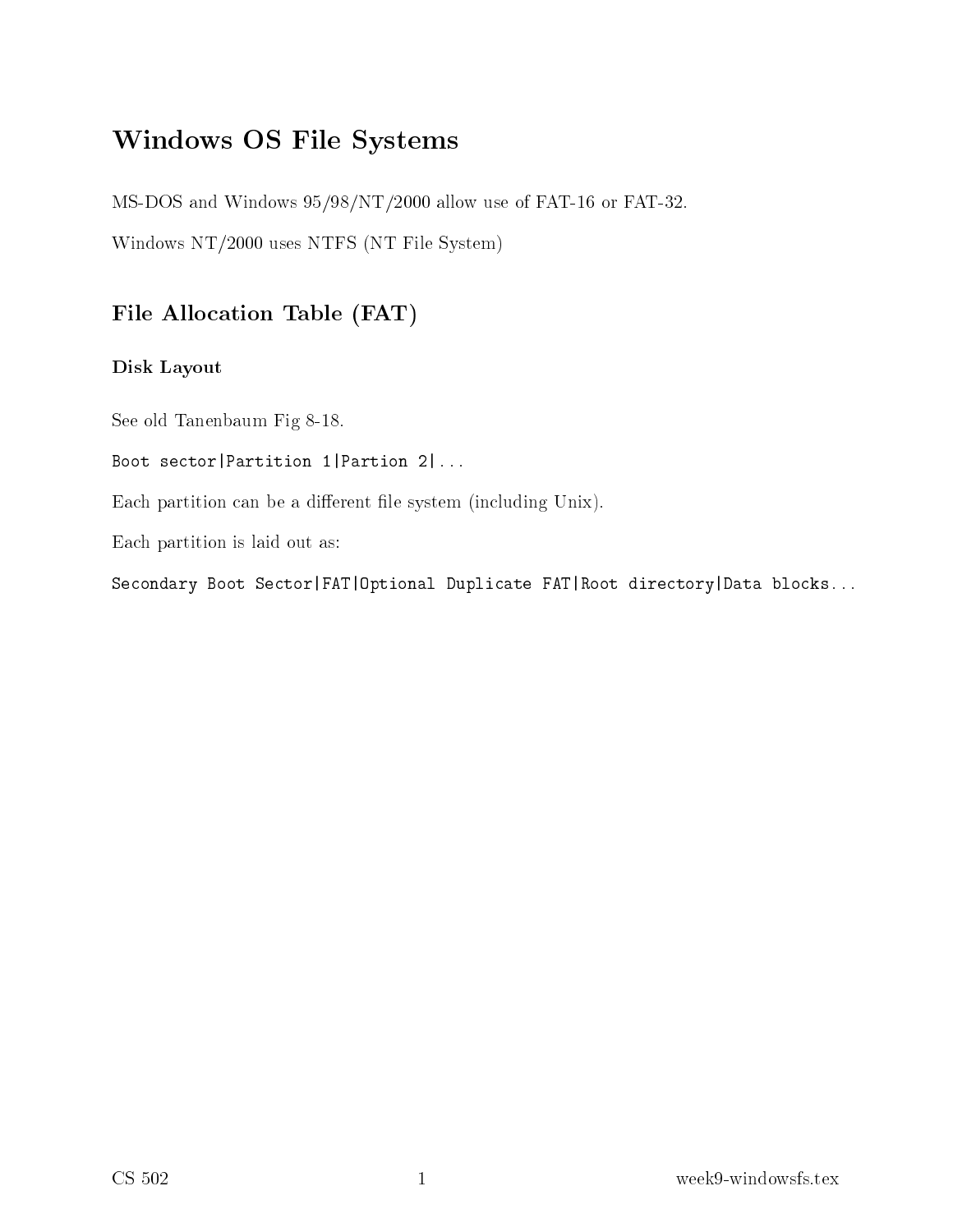## File Allocation Table (FAT)

Have a table with one entry for ea
h blo
k on the disk.

Directory entry for a file contains the first block in the file.

The FAT entry for this block then points to the next block of the file.

Use EOF mark for last blo
k.

Blank entries indicate free blocks (no need for free block list).

Example (also see old Tanenbaum Fig 8-19):

| Block          | Entry |             |
|----------------|-------|-------------|
| 0              |       | Boot sector |
| 1              |       | Boot sector |
| $\overline{2}$ | 3     |             |
| 3              | 7     |             |
| 4              | Free  |             |
| 5              | EOF   |             |
| 6              | 10    |             |
| $\overline{7}$ | 5     |             |
| 8              | Free  |             |
| 9              | Bad   |             |
| 10             | EOF   |             |
|                |       |             |

The boot sector contains boot instructions and descriptive info like: size of disk sector, number of physi
al se
tors on disk per blo
k, size of root dire
tory.

Bad entry indi
ates blo
k is not usable.

WITH 10-bit blocks have a maximum of  $\Delta$  =64K blocks. To use a  $\Delta$ GD disk one would need 32K-byte blocks (very large). Can result in *internal fragmentation* for small files.

FAT-32 uses 32-bit blo
k numbers supporting 4GB of blo
k numbers and disks up to 2 Terabytes in size.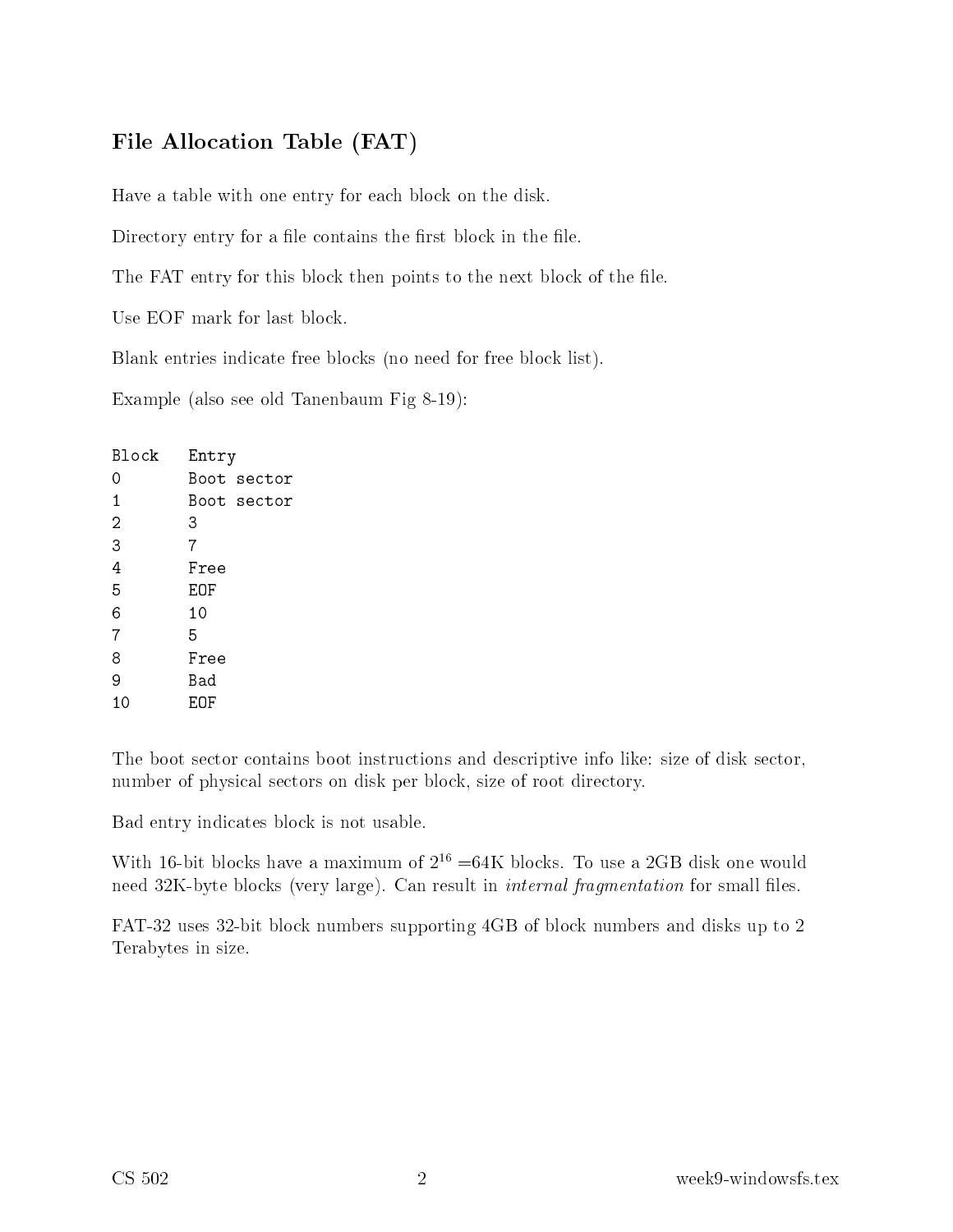### FAT-16 Dire
tory Entry

Each directory entry is 32 bytes:

- File Name (8 bytes)
- Extension (3 bytes)
- Attributes (1 byte)
- Reserved (10 bytes)
- $\bullet$  Time (2 bytes)
- Date (2 bytes)
- $\bullet$  Block number of first file block (2 bytes)
- File size  $(4 \text{ bytes})$

Attributes (one-bit ea
h): R: Read Only A: Archive (set when file modified, cleared when backed up) S: System File (file cannot be deleted by the *del* command) H: Hidden File (file is not listed with  $dir$  command) D: Directory V: Volume Label Note: FAT and directory entry both keep track of how many blocks in a file—could be in
onsisten
y.

FAT (versus Unix) keeps all information about a file in the directory entry rather than an inode.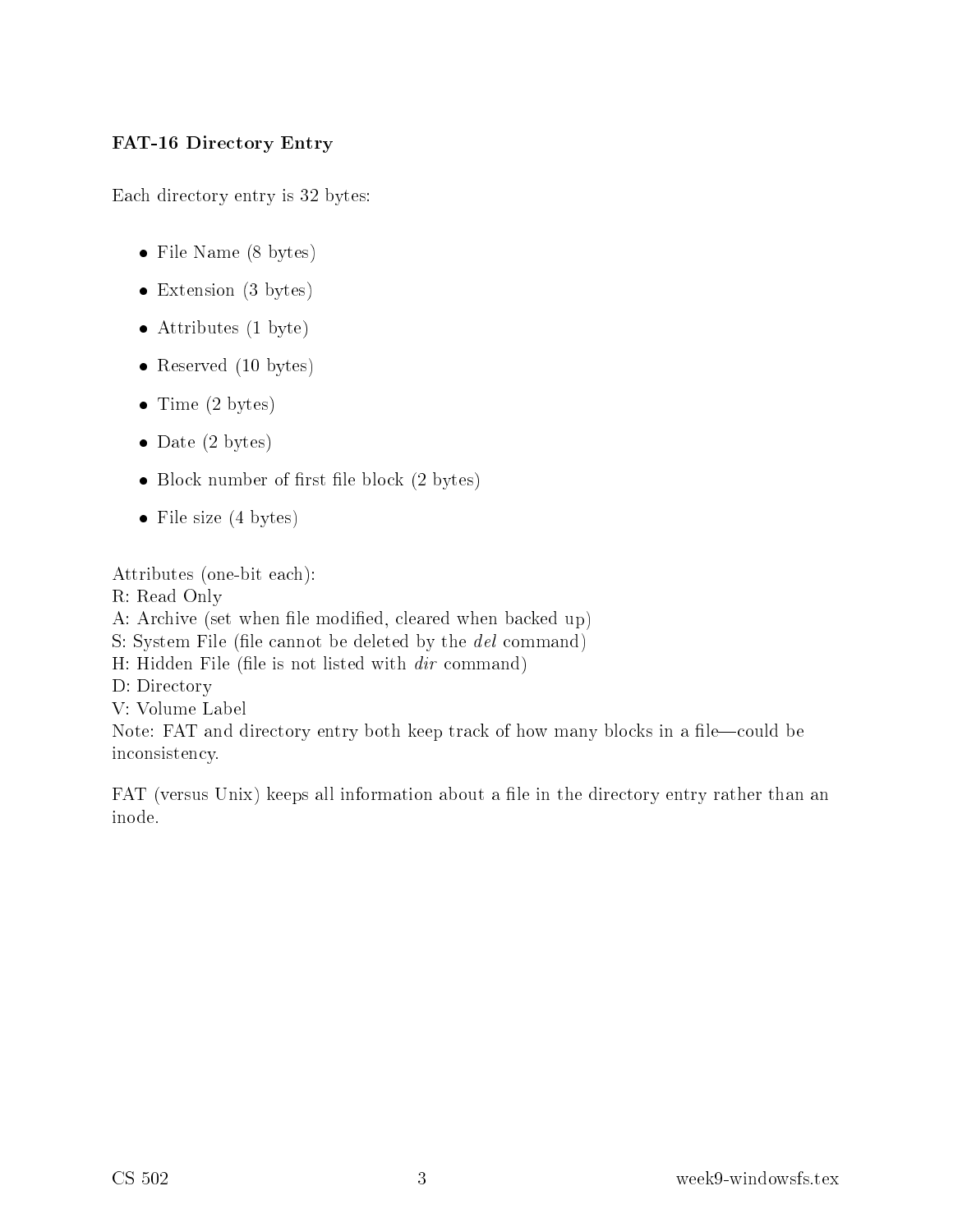### FAT-32 File System

Blo
k numbers are 32-bits long. FAT itself be
omes larger and two of the reserved bytes in directory entry are used to extend block number to 4 bytes.

FAT-32 also abolished the restriction on the size of the root directory—the root directory is no longer stored in a fixed position.

Like FAT-16, has no access protection for files.

### Long File Names

VFAT (virtual file allocation table) is used in Windows  $95/98$  to handle long file names. Use a reserved area of VFAT for long file names with an invalid combination of attribute bits.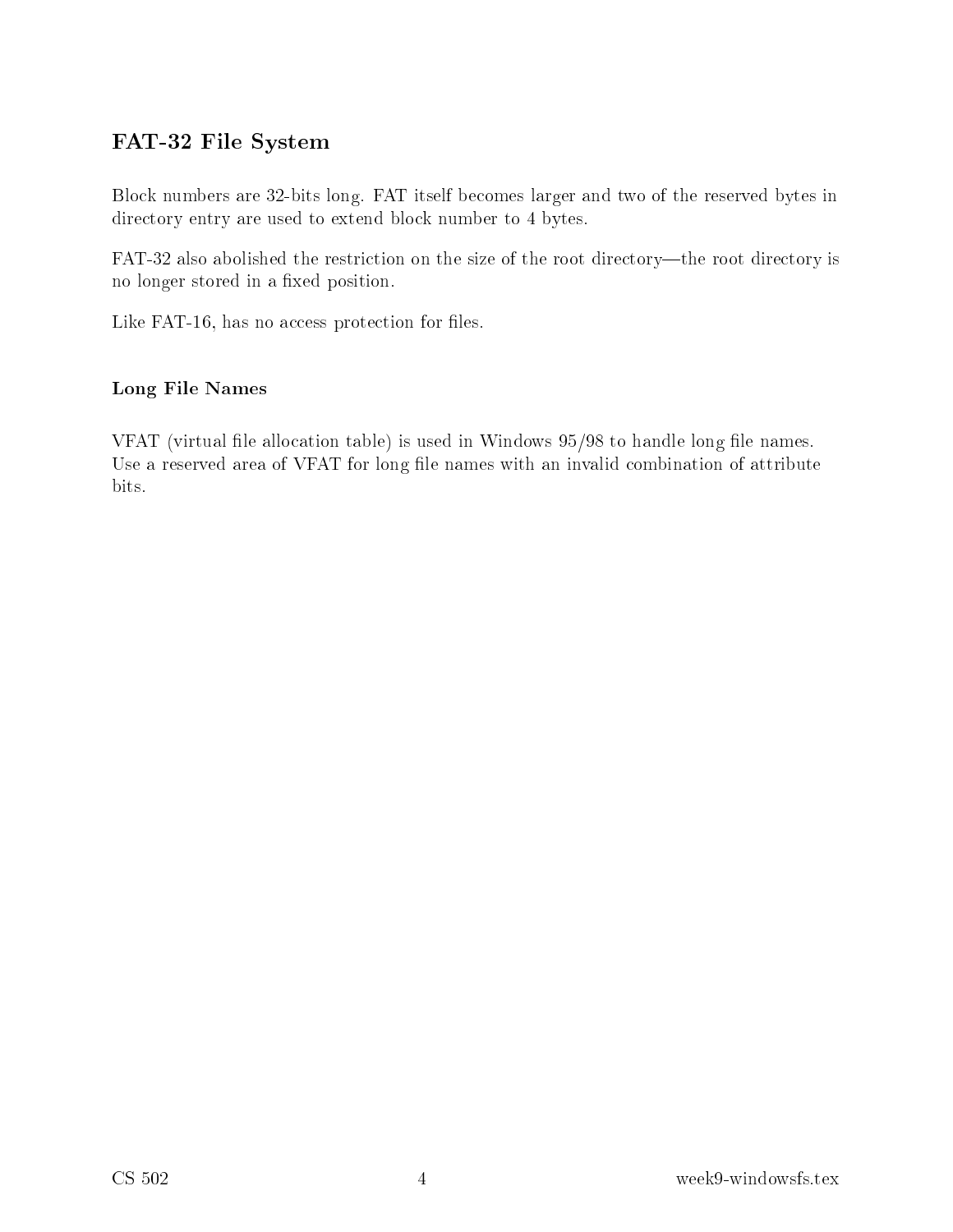# NT/2000 File System (NTFS)

### File System API Calls

Look at Tanenbaum Figures 11-31 and 11-33.

### Organization

Fundamental entity in NTFS is a volume. Like a partition in FAT, but occupy part, all or multiple disks.

Uses clusters (basically same as a block) as the unit of disk allocation. A cluster consists of one or more physical sectors on the disk. They are numbered by numbers called logical cluster numbers (LCNs).

Information about NTFS files stored as attributes: file name (names if there are aliases), creation time, security descriptor, unnamed data attribute (contents of the file).

### Master File Table (MFT)

Special file containing one entry for each file in a volume. MFT entry can be from 1KB to

Info contained in an MFT entry about a file:

- standard info such as time stamps, file size
- file's name in Unicode (16-bit chars) and also an 8.3 DOS-style name
- security info
- data for the file. If a small file this attribute can be stored in the MFT entry (resident attribute vs. non-resident attribute). More details if file is larger in keeping tra
k of whi
h LCNs are used.

See Fig 11-35 for all attributes that can appear in MFT records.